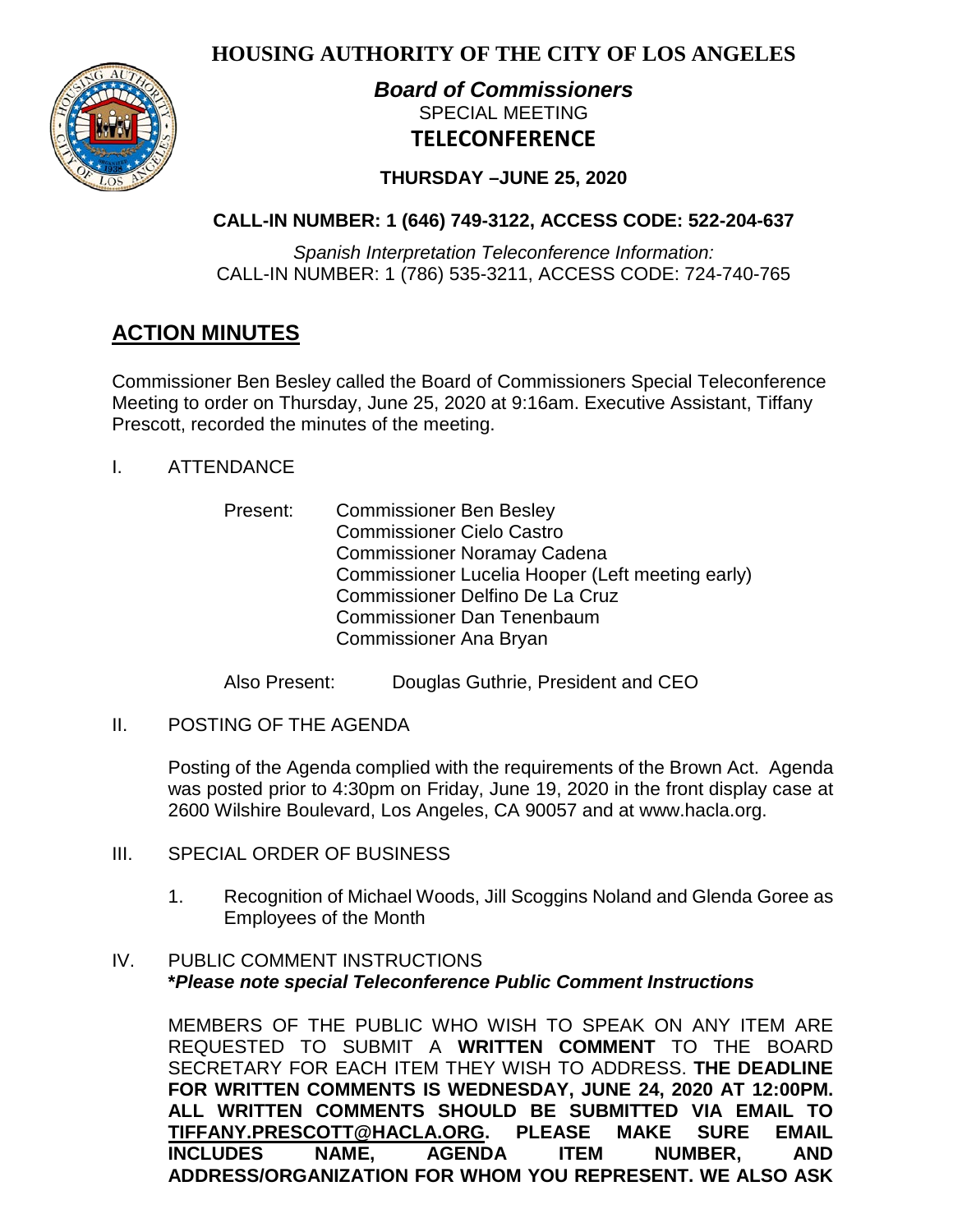**THAT ALL COMMENTS BE LIMITED TO 500 WORDS OR LESS.** THE SECRETARY WILL PROVIDE ALL WRITTEN COMMENTS TO THE BOARD FOR REVIEW PRIOR TO THE JUNE 25, 2020 BOC MEETING. THE SECRETARY WILL ALSO READ EACH PUBLIC COMMENT INTO THE RECORD AT THE TIME THE ITEM IS CONSIDERED.

THE PURPOSE OF PUBLIC COMMENT IS TO ALLOW THE PUBLIC TO ADDRESS THE BOARD AND THE BOARD IS INTERESTED IN HEARING FROM MEMBERS OF THE PUBLIC, STAKEHOLDERS AND INTERESTED PARTIES. HOWEVER, SPEAKERS ARE ASKED TO EXERCISE COURTESY AND CONSIDER THE RIGHTS OF OTHER SPEAKERS BY ADHERING TO THE SPECIAL TELECONFERENCE PUBLIC COMMENT INSTRUCTIONS AND IF POSSIBLE REFRAIN FROM UNNECESSARY REPETITION IN THEIR COMMENTS.

# V. PRESIDENT AND CEO ADMINISTRATIVE REPORT

- 1. Monthly Oral Report
- VI. BOARD BUSINESS ITEMS
	- A. Items for Discussion
		- 1. Proposed Resolution Authorizing the President and CEO, or Designee, to Execute a Fourth Amendment to the Memorandum of Agreement (MOA) with the Los Angeles Police Department Extending Operation of the Community Safety Partnership Program Under the Current MOA for Six Months from July 1, 2020 to December 31, 2020 and Increasing the Contract Amount by \$875,000 for a Total Amount Not to Exceed \$8,957,000
		- Purpose: Authorization to enter into a fourth amendment to the existing Memorandum of Understanding with the LAPD, extending the operation of the CSP Program, presently scheduled to expire on June 30, 2020, for a six-month period. This action is necessary to continue providing CSP programs and services while a new MOA is under review and being negotiated with the LAPD.
		- Contact: Eric Brown, Director of Intergovernmental & Community Relations

Per the request of the Board, the following revisions were made to the resolution: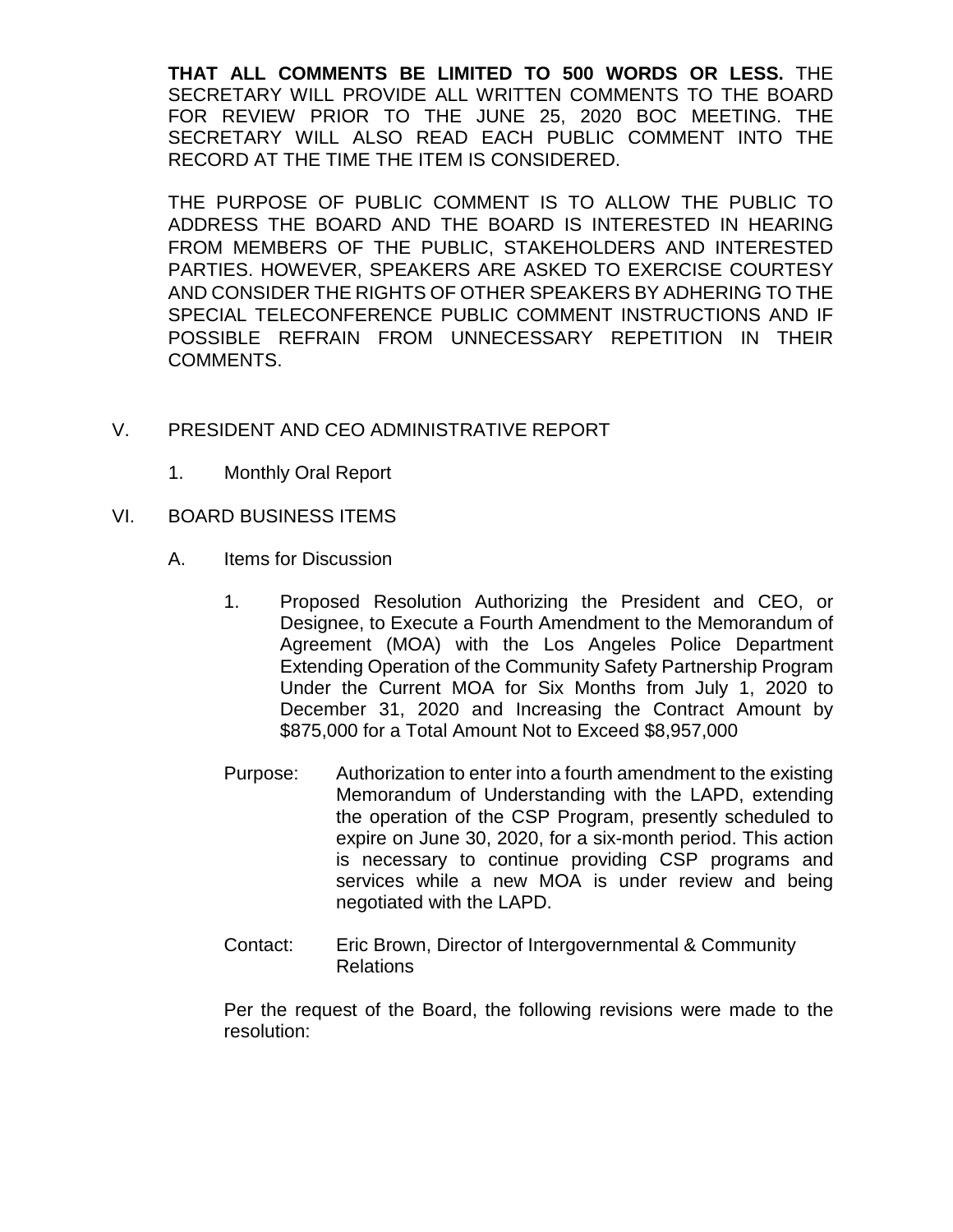WHEREAS, HACLA staff has engaged in extensive consultation with their counterparts at LAPD and independent third parties regarding potential changes and revisions to the expiring MOA; and

WHEREAS, the advent of the COVID-19 pandemic has disrupted this process to a significant degree such that our partners at LAPD have made it clear, given the unique circumstances of the pandemic, they will be unable to finish their internal review and approval and come to a mutually agreed upon MOA prior to the June 30, 2020 expiration of the current extension; and

**WHEREAS**, the advent of the COVID-19 pandemic, as well as deliberations are sufficiently advanced to the point where both parties anticipate the new MOA will be ready for approval in December, 2020; and social unrest tackling policing reform locally and nationally has created an opportunity for local stakeholders to reevaluate and reenvision community policing; and

WHEREAS, LAPD HACLA staff has requested requests we ask the Board of Commissioners of HACLA ("Board") to approve an extension of the existing MOA for a further six-month period in the expectation this will provide sufficient time for **HACLA<sub>7</sub>** and the City of LA (including -and-LAPD) to review and propose a new MOAcomplete its review process; and

WHEREAS, funds from LA LOMOD amounting to \$875,000 are available to fund the CSP Program from July 1, 2020 to December 31, 2020 and, once the new MOA is approved, funds from LA LOMOD will cover the full yearly program cost for the duration of the new MOA's term.

**WHEREAS**, HACLA staff intend to return to the Board in September 2020 with a report on CSP for further Board input prior to the full MOA returning to the Board for potential renewal.

A motion was made to approve this item with the above stated amendments to the resolution.

| Action: | <b>APPROVED</b>                           |
|---------|-------------------------------------------|
|         | Motioned: Commissioner Delfino De La Cruz |
|         | Seconded: Commissioner Dan Tenenbaum      |

7 AYES, 0 NAYS, 0 ABSENT, Motion Carried

- 2. Proposed Resolution Approving and Adopting the 2020 Cares Act Supplemental Funding Expenditure Plan and Authorizing the President & CEO, or Designee, to Award and/or Amend Contracts and Execute All Required Contract Documents
- Purpose: To authorize the proposed Expenditure Plan for Coronavirus Aid Relief, and Economic Security (CARES) Act funds in support of coronavirus (COVID-19) response and prevention.
- Contact: Marlene Garza, Chief Administrative Officer

### Action: **APPROVED**

Motioned: Commissioner Dan Tenenbaum

Seconded: Commissioner Delfino De La Cruz

7 AYES, 0 NAYS, 0 ABSENT, Motion Carried

3. Proposed Resolution Authorizing the President and CEO, or Designee, to Enter Into the First Amendment to the May 2005 Ground Lease Agreement with Los Angeles Unified School District ("LAUSD") for the Mendez Center, which Amendment will, Among Other Things, Amend the Ground Lease, Resolve Certain Parcel Description/Ownership Issues, Effectuate an Exchange of Real Property Between the Parties in Accordance with California Health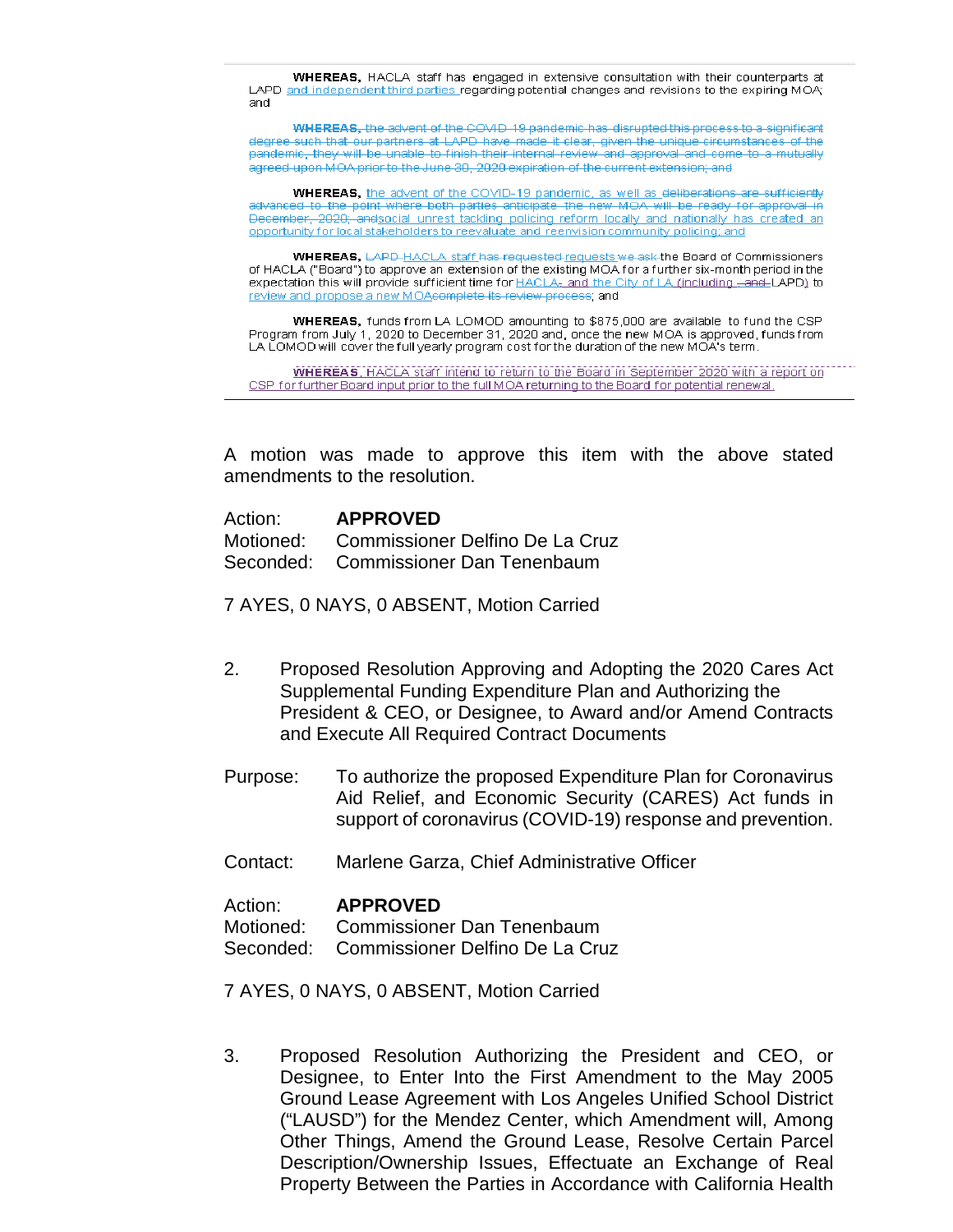and Safety Code Section 34312.3, and Authorize the Undertaking of Various Related Actions

- Purpose: To resolve property, land use and title issues associated with the Medez Center's development to date, effectuate the exchange of certain parcels between LAUSD and HACLA in conformity with the requirements of Health and Safety Code section 34312.3, facilitate the resyndication and refinancing of Pueblo Del Sol Phase I and II and authorize the undertaking of related actions, all in a manner that is equitable and cost neutral to the parties.
- Contact: Jenny Scanlin, Chief Strategic Development Officer

### Action: **APPROVED**

Motioned: Commissioner Lucelia Hooper Seconded: Commissioner Dan Tenenbaum

7 AYES, 0 NAYS, 0 ABSENT, Motion Carried

- 4. Proposed Resolution Authorizing the President and CEO, or Designee, to Accept the FY 2019 Choice Neighborhoods Implementation Grant Awarded by the U.S. Department of Housing and Urban Development in the Amount of \$35 Million to be Used Toward the Redevelopment of the Jordan Downs Public Housing Community and Critical Community Investments in the Watts Neighborhood, Including Any Agreements and Various Verifications As Required by the U.S. Department of Housing and Urban Development to Initiate Work Under the Award
- Purpose: Authorization to execute a Choice Neighborhoods Implementation grant contract. The CNI grant awarded in the amount of \$35 million will be used toward the redevelopment of Jordan Downs public housing and the greater Watts neighborhood in response to the HUD NOFA FR-6300-N-34.
- Contact: Jenny Scanlin, Chief Strategic Development Officer

#### Action: **APPROVED**

Motioned: Commissioner Noramay Cadena

Seconded: Commissioner Dan Tenenbaum

7 AYES, 0 NAYS, 0 ABSENT, Motion Carried

B. Consent Items

Routine business items are assigned to the consent agenda. These items will be approved by the Board in one motion. A Commissioner may request any consent agenda item be removed, discussed or acted upon separately. Items removed from the consent agenda for separate action will be considered in the "Excluded Consent Items" section below.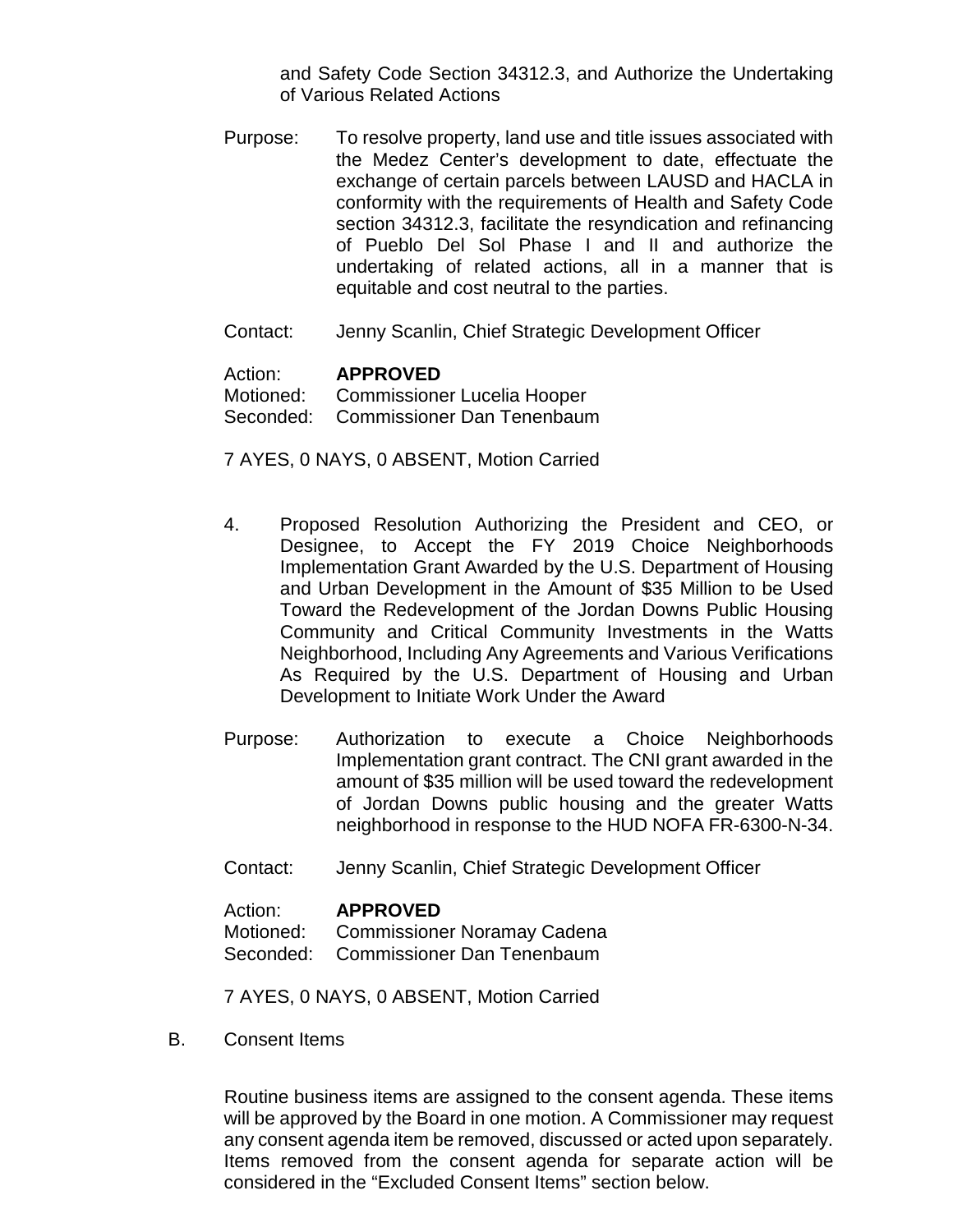- 1. Proposed Resolution Authorizing Dedication of Nine Hundred Sixty-Four (964) Section 8 Project-Based Vouchers to Seventeen (17) Permanent Supportive Housing Projects Selected Pursuant to Project-Based Voucher ("PBV") Notice of Funding Availability ("NOFA") No. HA-2020-28 and Authorizing the President and CEO, or Designee, to Execute Any and All Contracts/Documents Required for the Program
- Purpose: To authorize dedication of project-based vouchers to permanent supportive housing projects developed in the City of Los Angeles to house homeless and chronically homeless individuals, families, seniors, transition-age youth, and veterans.
- Contact: Carlos VanNatter, Director of Section 8

## Action: **APPROVED**

Motioned: Commissioner Dan Tenenbaum Seconded: Commissioner Delfino De La Cruz

- 
- 6 AYES, 0 NAYS, 1 ABSENT, Motion Carried
- 2. Proposed Resolution Authorizing the Allocation of One Thousand (1,000) Section 8 Housing Choice Vouchers for the Permanent Supportive Housing Program Component of the Project-Based Voucher Program
- Purpose: To assist in the creation of permanent supportive housing for extremely and very low income homeless and chronically homeless special needs disabled individuals, families, transition-age youth, seniors and veterans. HACLA proposes to make available PBV's to provide operating subsidy for eligible projects that will begin construction soonest, and maximize applications for public capital funding.
- Contact: Carlos VanNatter, Director of Section 8

# Action: **APPROVED**<br>Motioned: Commissione

Commissioner Dan Tenenbaum

Seconded: Commissioner Delfino De La Cruz

6 AYES, 0 NAYS, 0 ABSENT, Motion Carried

3. Proposed Resolution Delegating Authority to the President and CEO, or His or Her Designee, to Accept Grant Funding from Private Entities or Government Entities Up to \$250,000 and Approving the Execution and Delivery of Related Documents and Agreements Related to Such Funding and the Undertaking of Various Actions in Connection Therewith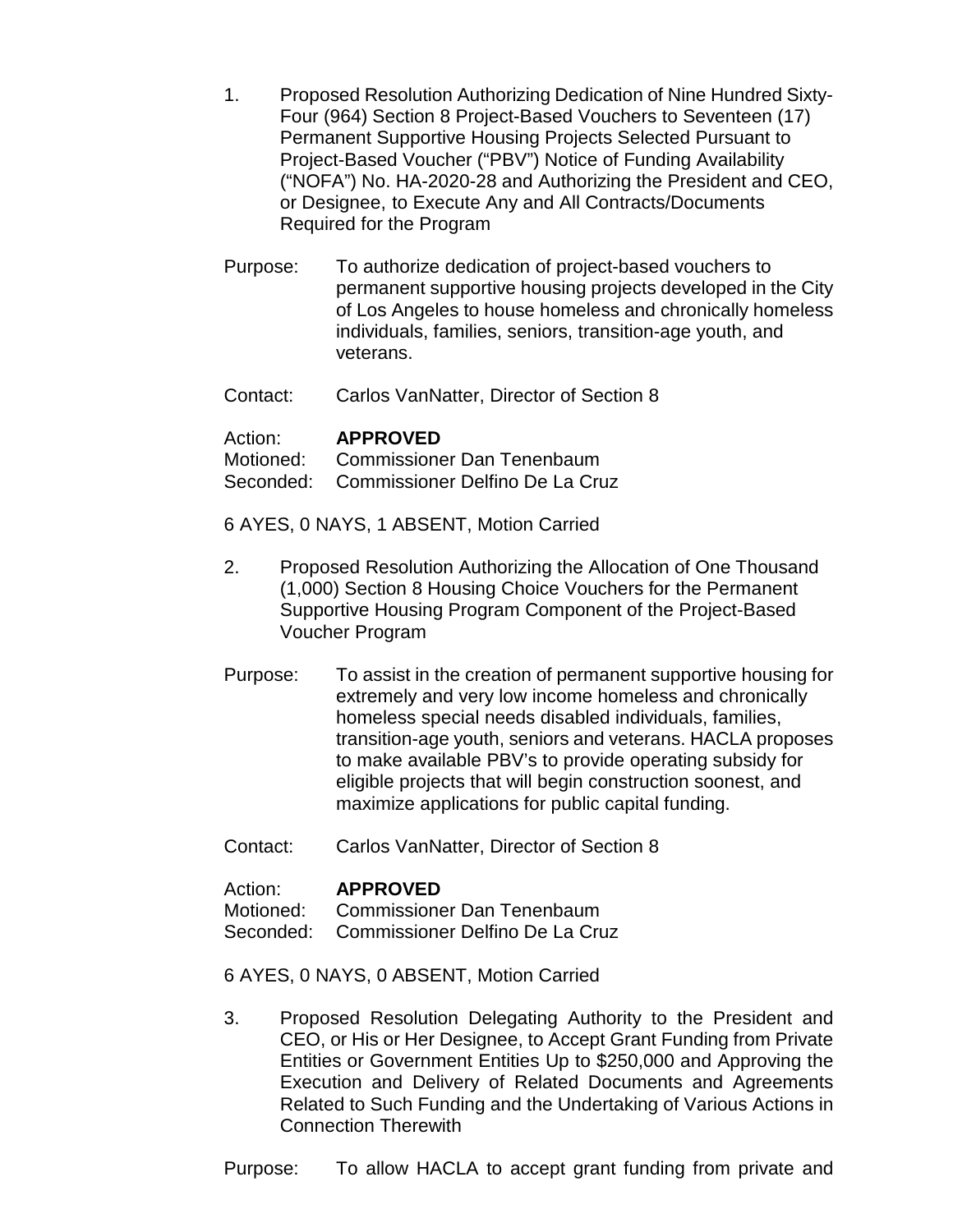government sources in amounts up to \$250,000 and obligate HACLA to comply with the terms and conditions of such grant funding without prior Board authorization for the particular grant.

Contact: James Johnson, General Counsel

### Action: **APPROVED**

Motioned: Commissioner Dan Tenenbaum Seconded: Commissioner Delfino De La Cruz

6 AYES, 0 NAYS, 1 ABSENT, Motion Carried

- 4. Proposed Resolution Delegating Authority to the President and CEO, or His or Her Designee, to Negotiate and Settle Workers' Compensation and Other Enumerated Claims Up to \$250,000
- Purpose: Authorization for the President and CEO or designee to negotiate and settle certain workers' compensation and other enumerated claims, demands, and litigation matters against HACLA in amounts up to \$250,000 and to enter into any related agreements or documents.
- Contact: James Johnson, General Counsel

### Action: **APPROVED**

Motioned: Commissioner Dan Tenenbaum

Seconded: Commissioner Delfino De La Cruz

- 6 AYES, 0 NAYS, 1 ABSENT, Motion Carried
- 5. Proposed Resolution Delegating Authority to the President and CEO, or His or Her Designee, to Negotiate and Settle Certain Claims and Litigation Matters Up to \$50,000
- Purpose: To authorize the President and CEO or designee to negotiate and settle claims, demands, and litigation matters against HACLA in amounts up to \$50,000 and to enter into any related agreements or documents, all with the approval of legal counsel.
- Contact: James Johnson, General Counsel

### Action: **APPROVED**

Motioned: Commissioner Dan Tenenbaum Seconded: Commissioner Delfino De La Cruz

6 AYES, 0 NAYS, 1 ABSENT, Motion Carried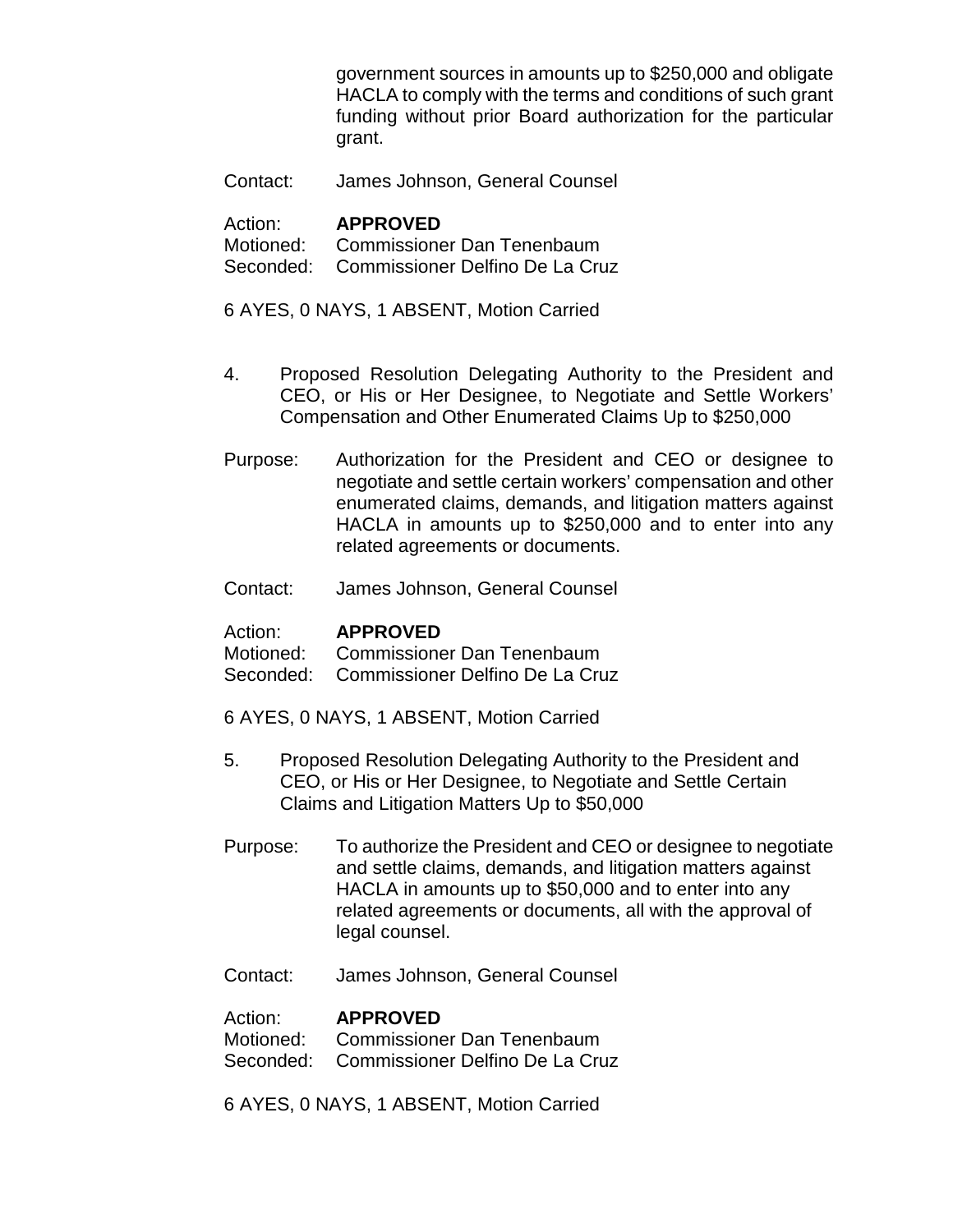- 7. Proposed Resolution Authorizing the Housing Authority of the City of Los Angeles to Declare Its Official Intent (The Inducement) to Issue, Solely as Conduit Bond Issuer, One or More Series of Revenue Bonds of the Authority in an Aggregate Principal Amount Not to Exceed \$55 Million to Finance and Refinance All or a Portion of the Cost of the Redevelopment, Rehabilitation, Construction, and Equipping of Rose Hill Courts Phase I, and to Undertake Various Actions in Connection Therewith
- Purpose: The purpose of this action is to assist in making low interest rate financing available for the redevelopment and rehabilitation of Rose Hill Courts Phase I.
- Contact: Jenny Scanlin, Chief Strategic Development Officer

### Action: **APPROVED**

Motioned: Commissioner Dan Tenenbaum Seconded: Commissioner Delfino De La Cruz

6 AYES, 0 NAYS, 1 ABSENT, Motion Carried

- C. Excluded Consent Agenda Item B6
	- B6. Proposed Resolution Authorizing the President and CEO, or Designee, to Enter Into a One-Year Contract with 4 One-Year Options to Extend to Provide Tree Trimming and Tree Removal Services at Various Public Housing Sites Pursuant to Award Under IFB No. HA-2020-042 for a Total Amount Not-to-Exceed \$2,452,181
	- Purpose: The Housing Authority of the City of Los Angeles is engaged in the on-going practice of maintenance of its public housing portfolio. Activities that will increase the functionality, maintenance and improvement of its housing stock are crucial in preserving our low-income housing. The proposed contract will allow the Housing Authority to trim and remove trees for on-going maintenance at the public housing sites.
	- Contact: Marisela Ocampo, Director of Housing Services

### Action: **APPROVED**

Motioned: Commissioner Dan Tenenbaum Seconded: Commissioner Ben Besley/ Delfino De La Cruz

6 AYES, 0 NAYS, 1 ABSENT, Motion Carried

D. Agenda Items for Future Board of Commissioner Meetings

Commissioners may direct staff to add agenda items for future Board meetings.

1. Memo update on Census outreach (C. Castro)